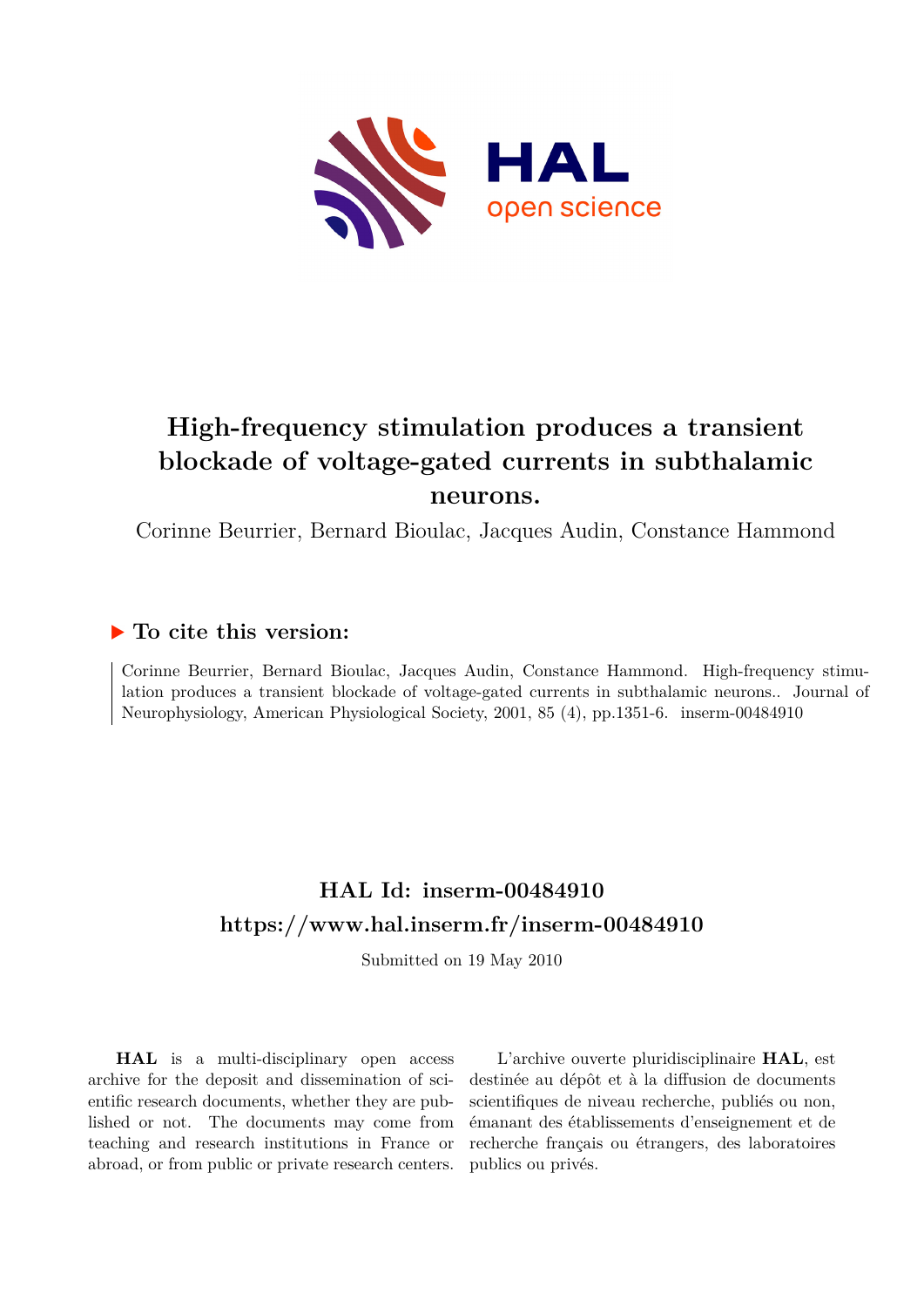# High-Frequency Stimulation Produces a Transient Blockade of Voltage-Gated Currents in Subthalamic Neurons

CORINNE BEURRIER,<sup>1</sup> BERNARD BIOULAC,<sup>1</sup> JACOUES AUDIN,<sup>1</sup> AND CONSTANCE HAMMOND<sup>2</sup>

<sup>1</sup>Laboratoire de Neurophysiologie, Centre National de la Recherche Scientifique, Unite Mixte de Recherche 5543, Université Bordeaux II, 33076 Bordeaux Cedex; and <sup>2</sup>Institut National de la Santé et de la Recherche Médicale U29, 13273 Marseille *Cedex 09, France*

Received 8 June 2000; accepted in final form 22 December 2000

**Beurrier, Corinne, Bernard Bioulac, Jacques Audin, and Constance Hammond.** High-frequency stimulation produces a transient blockade of voltage-gated currents in subthalamic neurons. *J Neurophysiol* 85: 1351–1356, 2001. The effect of high-frequency stimulation (HFS) of the subthalamic nucleus (STN) was analyzed with patch-clamp techniques (whole cell configuration, current- and voltage-clamp modes) in rat STN slices in vitro. A brief tetanus, consisting of 100- $\mu$ s bipolar stimuli at a frequency of 100–250 Hz during 1 min, produced a full blockade of ongoing STN activity whether it was in the tonic or bursting mode. This HFS-induced silence lasted around 6 min after the end of stimulation, was frequency dependent, could be repeated without alteration, and was not synaptically induced as it was still observed in the presence of blockers of ionotropic GABA and glutamate receptors or in the presence of cobalt at a concentration  $(2 \text{ mM})$  that blocks voltage-gated  $\text{Ca}^{2+}$  channels and synaptic transmission. During HFS-induced silence, the following alterations were observed: the persistent Na<sup>+</sup> current  $(I_{\text{Nap}})$  was totally blocked (by 99%), the  $Ca^{2+}$ -mediated responses were strongly reduced including the posthyperpolarization rebound  $(-62\%$  in amplitude) and the plateau potential  $(-76\%$  in duration), suggesting that T- and L-type  $Ca^{2+}$  currents are transiently depressed by HFS, whereas the  $Cs^+$ sensitive, hyperpolarization-activated cationic current  $(I<sub>h</sub>)$  was little affected. Thus a high-frequency tetanus produces a blockade of the spontaneous activities of STN neurons as a result of a strong depression of intrinsic voltage-gated currents underlying single-spike and bursting modes of discharge. These effects of HFS, which are completely independent of synaptic transmission, provide a mechanism for interrupting ongoing activities of STN neurons.

#### INTRODUCTION

The observation that deep brain stimulation applied at a high-frequency (HFS) in the subthalamic nucleus (STN) and its surgical destruction, both greatly ameliorate motor signs of Parkinson's disease in patients, led to the hypothesis that HFS blocks, partly or completely, the activity of STN neurons. In keeping with this, HFS in the STN has been shown to significantly decrease the frequency of extracellularly recorded STN neurons in rats in vivo (Benazzouz et al. 1997). As STN neurons are glutamatergic excitatory output neurons (Hammond et al. 1978; Robledo and Féger 1990; Smith and Parent 1988), the immediate consequence of their reduction of activity could be the decrease of activity in target nuclei [substantia nigra pars reticulata (SNr) and entopeduncular nucleus/globus pallidus internal part (EP/GPi)] as observed in 1-methyl-4 phenyl-1,2,3,6-tetrahydropyridine (MPTP)-treated monkeys and naive rats (Benazzouz et al. 1995; Burbaud et al. 1994; Hayase et al. 1996). It has also been suggested that the consequence of clinical HFS will be to somehow counteract the abnormal bursting pattern recorded in the STN in animal models of Parkinson disease (Bergman et al. 1994; Hassani et al. 1996; Hollerman and Grace 1992; Vila et al. 2000).

To understand the contribution of HFS in pathological conditions, it is clearly essential to determine whether a HFS of the STN could modify or block the intrinsic activities of STN neurons and to analyze the underlying mechanisms. This is best achieved in vitro, as slice preparations enable to better isolate the various effects of a tetanus on neuronal properties. In the present study, using patch-clamp recordings of rat STN neurons in slices, we report that HFS of the STN suppresses the spontaneous activity of both single-spike and bursting STN neurons. The effects of HFS are synaptic-independent and are mediated by a blockade of the voltage-gated currents and particularly the persistent Na<sup>+</sup>  $(I_{\text{NaP}})$  current and the L- and T-type Ca<sup>2+</sup> currents ( $I_{\text{Cal}}$  and  $I_{\text{CaT}}$ ) that are known to generate the intrinsic spontaneous discharge modes of STN neurons (Beurrier et al. 1999, 2000; Bevan and Wilson 1999).

#### METHODS

#### *Slice preparation*

Experiments were performed on STN neurons in slices obtained from 20- to 28-day-old male Wistar rats. Rats were anesthetized with ether and decapitated. The brain was quickly removed, and a block of tissue containing the STN was isolated on ice in a 0–5°C oxygenated solution containing (in mM) 1.15 NaH<sub>2</sub> PO<sub>4</sub>, 2 KCl, 26 NaHCO<sub>3</sub>, 7  $MgCl<sub>2</sub>$ , 0.5 CaCl<sub>2</sub>, 11 glucose, and 250 saccharose, equilibrated with 95%  $O_2$ -5%  $CO_2$  (pH 7.4). This cold solution, with a low NaCl and CaCl<sub>2</sub> content, improved tissue viability. In the same medium, 300- to  $400$ - $\mu$ m-thick coronal slices were prepared using a vibratome (Campden Instruments, Loughborough, UK) and were then incubated at room temperature in a Krebs solution containing (in mM) 124 NaCl, 3.6 KCl, 1.25 *N*-[2-hydroxyethyl]piperazine-*N'*-[2-ethanesulfonic acid] (HEPES), 26 NaHCO<sub>3</sub>, 1.3 MgCl<sub>2</sub>, 2.4 CaCl<sub>2</sub>, and 10 glucose, equilibrated with 95%  $O_2$ -5%  $CO_2$  (pH 7.4). After a 2-h recovery period, STN slices were transferred individually to an interface-type

Address for reprint requests: C. Hammond, INSERM U29, Route de Luminy, 13273 Marseille Cedex 09, France (E-mail: hammond@inmed.univ-mrs.fr).

The costs of publication of this article were defrayed in part by the payment of page charges. The article must therefore be hereby marked ''*advertisement*'' in accordance with 18 U.S.C. Section 1734 solely to indicate this fact.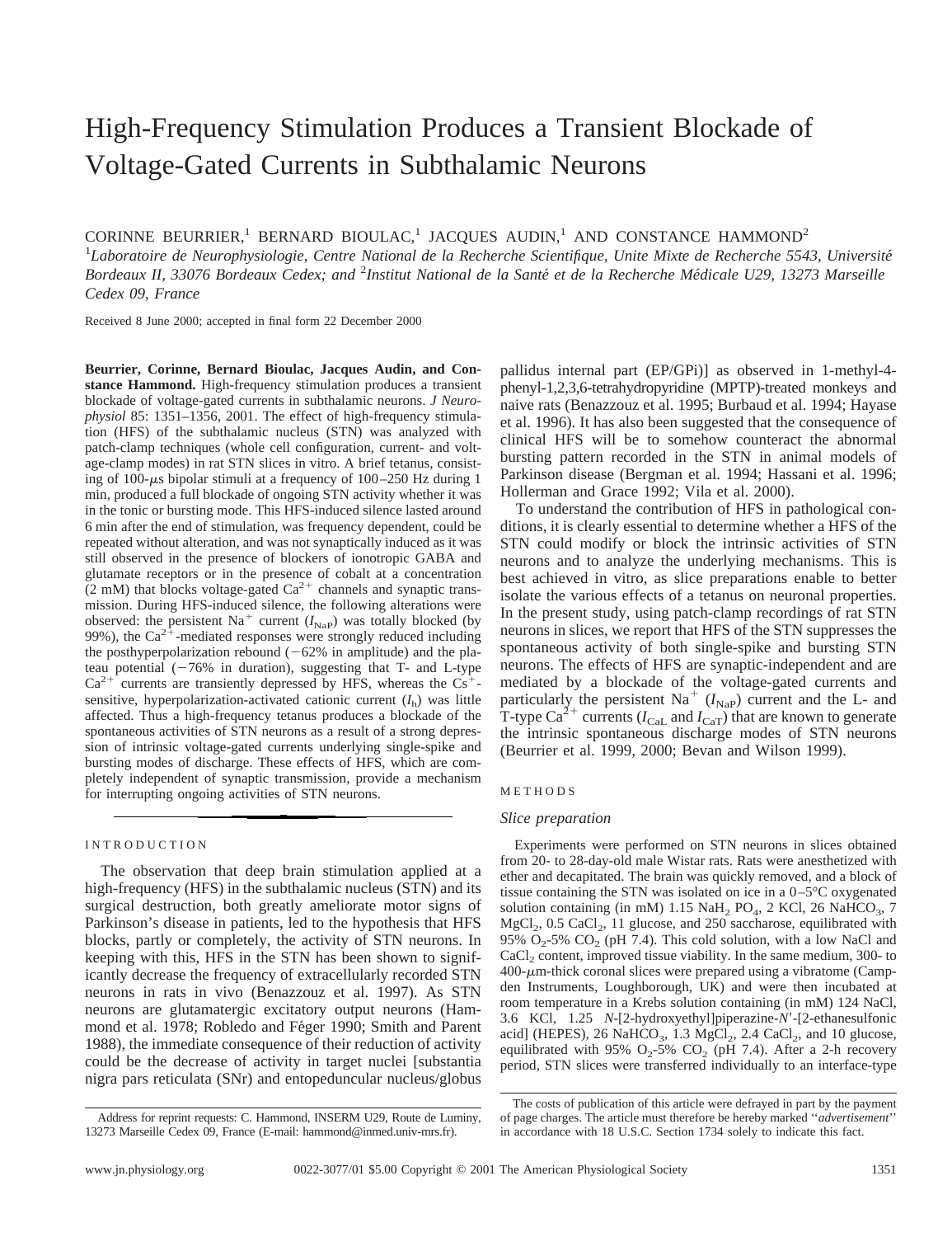recording chamber, maintained at 30  $\pm$  2°C (mean  $\pm$  SD) and continuously superfused (1–1.5 ml/min) with the oxygenated Krebs solution.

#### *STN stimulation*

The stimulating electrode was positioned in the middle of the STN identified as an ovoid structure just lying at the border of the basal part of the cerebral peduncle. Two types of stimulating electrodes were tested: The bipolar concentric electrode measuring 0.5 mm in diameter (NEX-100, Rhodes Medical Instruments) used by Burbaud (Burbaud et al. 1994) and Benazzouz (Benazzouz et al. 1995) for the in vivo stimulation of the rat STN and a much thinner electrode (0.01 mm in diameter) that we designed to avoid any mechanical lesion of the STN.

#### *Electrophysiological recordings*

Slices were visualized using a dissecting microscope and the recording electrode was precisely positioned in the STN. Electrophysiological recordings of STN neurons were performed in the current- or voltage-clamp mode using the blind patch-clamp technique in the whole cell configuration. Patch electrodes were pulled from filamented borosilicate thin-wall glass capillaries (GC150F-15, Clarck Electromedical Instruments, Pangbourne, UK) with a vertical puller (PP-830, Narishige, Japan) and had a resistance of  $10-12 \text{ M}\Omega$  when filled with the following (in mM): 120 Kgluconate, 10 KCl, 10 NaCl, 10 ethylene glycol-bis(b-aminoethyl ether)-*N,N,N'*,*N'*-tetraacetic acid (EGTA), 10 HEPES, 1 CaCl<sub>2</sub>, 2 MgATP, and 0.5 NaGTP, pH 7.25.

#### *Reagents*

Drugs were applied by bath. Reagents were procured from Sigma (St. Louis, MO), except 6-cyano-7-nitroquinoxaline-2,3-dione (CNQX),  $D-(-)$ -2-amino-5-phosphopentanoic acid ( $D-APV$ ), and bicuculline, which were purchased from Tocris (Bristol, UK).

#### *Data analysis*

Membrane potential was recorded using Axoclamp 2A or Axopatch 1D amplifier (Axon Instruments, Foster City, CA), displayed simultaneously on a storage oscilloscope and a four-channel chart recorder (Gould Instruments, Longjumeau, France), digitized (DR-890, Neuro-Data Instruments, New York), and stored on a videotape for subsequent off-line analysis. During voltage-clamp recordings, membrane currents were fed into an A/D converter (Digidata 1200, Axon Instruments), stored, and analyzed on a PC using pCLAMP software (version 6.0.3, Axon Instruments). Corrections for the liquid junction potential were performed according to Neher (1992):  $-6$  mV for the K-gluconate-based pipette solution as estimated with a 3 M KCl ground electrode.

#### RESULTS

#### *HFS-induced arrest of single-spike or bursting activity*

STN activity was recorded in current-clamp mode (whole cell configuration) for at least 1 min before the HFS was applied. Using a bipolar concentric stimulating electrode similar to that used in rat in vivo (see METHODS), a brief (1 min) HFS consisting of 100  $\mu$ s stimuli of 5–8 V amplitude, produced a blockade of ongoing activity whether it was in singlespike (Fig. 1) or bursting (Fig. 2) mode. This effect was frequency dependent (Figs. 1*A* and 2) with an optimal frequency of 166 up to 250 Hz that produced a full blockade of the activity  $(n = 17)$ . The latency of the HFS-induced silence could not be determined in detail as during the 1-min stimu-



FIG. 1. Effect of high-frequency stimulation (HFS) on the spontaneous single-spike activity of 2 subthalamic nucleus (STN) neurons. *A*: frequency dependence of HFS. Applied at 100 Hz, HFS had nearly no posteffect whereas at 125 Hz it decreased the frequency of tonic activity and at 166 Hz stopped single-spike activity for 5 min. *B*: continuous chart recording (*top*) at slow time resolution of the activity of an other STN neuron. HFS (250 Hz) stopped single-spike activity at a potential of  $-51$  mV for 1 min 12 s. Symbols indicate the parts of the top recording that are shown at an expanded time scale in *bottom traces*.

lation period, artifacts prevented analysis of the activity. Nevertheless as shown in Figs. 1*B* and 2, above a certain frequency, the onset of the blockade was immediately obvious by the end of the train. Interestingly, HFS blocked both single spike (Fig. 1) and burst firing (Fig. 2) modes, suggesting that its mechanisms do not involve a current(s) that is expressed only in one type of discharge.

The suppression of STN spontaneous activity was observed for  $5.8 \pm 0.7$  min (range: 1.1–18.0,  $n = 31$ ) after HFS. At the end of the silence period, spontaneous activity slowly recovered in the same mode as before stimulation (Figs. 1*B* to 6). During cell silence, membrane potential remained stable at  $-52.2 \pm 0.8$  mV (range:  $-40$  to  $-68$ ,  $n = 45$ ) for tonic cells and at  $-56.2 \pm 1.4$  mV (range:  $-48$  to  $-61$  mV,  $n = 8$ ) for bursting cells. These membrane potentials were significantly more depolarized than the potentials at which cells were silent in control conditions: before HFS, cells tested in the tonic mode were silent at  $-60.2 \pm 0.6$  mV (range:  $-49$  to  $-68$  mV,  $n = 45, P < 0.001$ , paired *t*-test) and cells tested in the bursting mode were silent at  $-63.5 \pm 1.3$  mV (range:  $-56$  to  $-68$  mV,  $n = 8$ ,  $P = 0.015$ , paired *t*-test). This suggested that HFS did not stop STN cell activity simply by transiently hyperpolarizing the membrane.

Spikes could still be evoked during the silence period in all tested neurons ( $n = 60$ ). However, in half of the cells, spike threshold was significantly higher during the silence period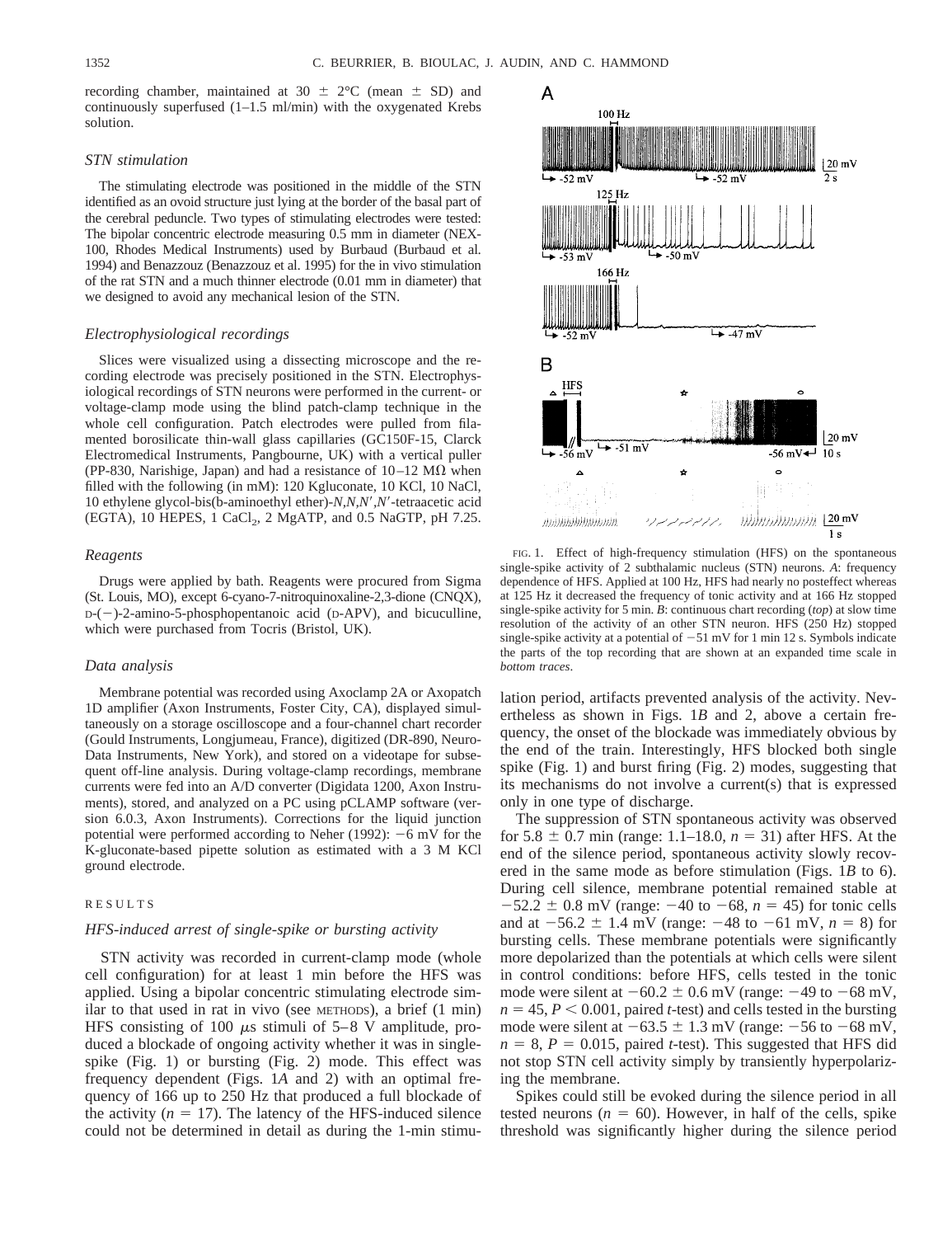

FIG. 2. Frequency-dependent effect of HFS on spontaneous bursting activity of a STN neuron. Chart recording at slow time base of a bursting STN neuron (burst firing was evoked by continuous injection of  $-150$  pA). At 100 and 125 Hz, HFS decreased burst frequency (*bottom traces*) whereas at 166 Hz it totally suppressed bursting activity for 1 min and 49 s. Activity then recovered in burst firing mode. Symbols indicate the parts of the *top recording* that are shown at an expanded time scale in *bottom traces.*

 $(-39.3 \pm 1.6 \text{ mV}, n = 30)$  compared with the control  $(-47.5 \pm 0.6 \text{ mV}, n = 30, P < 0.001; \text{Fig. 3}).$  So was also input membrane resistance, which was significantly increased during HFS-induced silence, when tested at  $V_m = -65$  mV by applying hyperpolarizing current pulses of  $-100/-200$  pA amplitude (247.2  $\pm$  21.1 vs. 226.1  $\pm$  16.3 M $\Omega$ , *P* = 0.035, *n* = 20). A second tetanus, applied after the cell recovered from the first one, reversibly silenced the cell again  $(n = 15)$ . This could be repeated as long as patch recording could last. Therefore HFS does depress neuronal activity in slices, and this effect is short lasting and can be repeated. In subsequent experiments, we used a thinner electrode designed to avoid any mechanical lesion of the STN. We chose to use the same parameters of train duration (1 min) and of bipolar stimuli intensity (5–8 V) and duration (100  $\mu$ s) but to vary their frequency in the train (range 100–500 Hz) to obtain a clear-cut suppression of activity during which a long-lasting analysis of currents or specific responses could be performed.

#### *HFS-induced suppression of activity is independent of synaptic activity*

An important issue was to determine whether effects of the train were mediated by synaptic transmission. Bath applica-



FIG. 3. Increase of threshold potential for  $Na^+$ -dependent spikes during HFS-induced silence. Chart recording at low time base of a tonic STN neuron (*top*). HFS (250 Hz) stopped single-spike activity at a potential of  $-48 \text{ mV}$  for 1 min 25 s. *Bottom*: Na<sup>+</sup>-dependent spikes evoked by a depolarizing pulse of 100 ms, before HFS (*a*, 80 pA), during HFS-induced silence (*b*, 100 pA), and after recovery of activity (*c*, 80 pA).



FIG. 4. HFS-induced silence is independent of ionotropic synaptic transmission. HFS (500 Hz) reversibly stopped single-spike activity of a STN neuron for 8 min at  $-45$  mV (control). A 2nd HFS (500 Hz) was applied in the continuous presence of D-APV, CNQX, and bicuculline (Bic). Single-spike activity was stopped at  $-45$  mV for 9 min.

tions of ionotropic glutamate and  $GABA_A$  receptor antagonists, CNQX (20  $\mu$ M), D-APV (40  $\mu$ M), and bicuculline (10  $\mu$ M) failed to prevent the effects of HFS ( $n = 6$ , Fig. 4). Furthermore HFS still suppressed single-spike activity when synaptic transmission was blocked by 2 mM  $Co^{2+}$  ( $n = 16$ , Fig. 5*A, top*). Since the silencing effect of HFS did not require  $Ca^{2+}$ -dependent transmitter release, we tested whether it was possible to mimic this effect with intracellular stimulation of the recorded cell. When comparing the two types of HFS (extracellular and intracellular) in the same tonically active STN neurons  $(n = 8)$ , it appeared that both HFS resulted in a silence of the cell. However, intracellular HFS had a different effect on membrane potential: there was a strong hyperpolarization of the membrane at the break of the intracellular pulses (to  $-63.2 \pm 3.1$  mV) that declined in about 20 s to  $-48.1 \pm 1.6$ 4.1 mV, a potential at which tonic activity recovered  $(n = 8,$ data not shown). Such an after hyperpolarization and slow membrane repolarization were never observed after extracellular HFS where membrane potential remained stable during cell silence (Figs. 1–6).

#### *HFS-induced decrease of voltage-gated currents*

We hypothesized that HFS induced a modification of voltage-sensitive currents essential for the expression of tonic and burst-firing modes (Beurrier et al. 2000; Bevan and Wilson 1999). In the tonic mode, the silencing effect of HFS did not require  $Ca^{2+}$  influx since it was still observed in the presence of  $2 \text{ mM } \text{Co}^{2+}$  nor increase of intracellular  $\text{Ca}^{2+}$  concentration since it was present in BAPTA-loaded cells  $(n = 4)$ , data not shown). We therefore tested the effect of HFS on spontaneous tonic activity and  $I_{\text{NaP}}$  recorded from the same STN neurons by shifting from current- to voltage-clamp mode before, during, and after HFS-induced silence. In voltage-clamp mode, in response to a voltage ramp and in the continuous presence of  $Co<sup>2+</sup>$ , a TTX-sensitive inward current that had the characteristics of a persistent  $Na<sup>+</sup>$  current was recorded. It was strongly reduced during HFS-induced silence (Fig. 5). *I-V* relationships before and during HFS-induced silence showed that peak amplitude of  $I_{Nap}$  was reduced by 99% during cell silence as compared with the control (from  $-122.2 \pm 13.1$  to  $-1.1 \pm 1.1$ pA,  $n = 9$ ; Fig. 5, *B* and *C*). This effect reversed to 78% of control (to  $-92.5 \pm 9.9$  pA,  $n = 8$ ) once cell activity recov-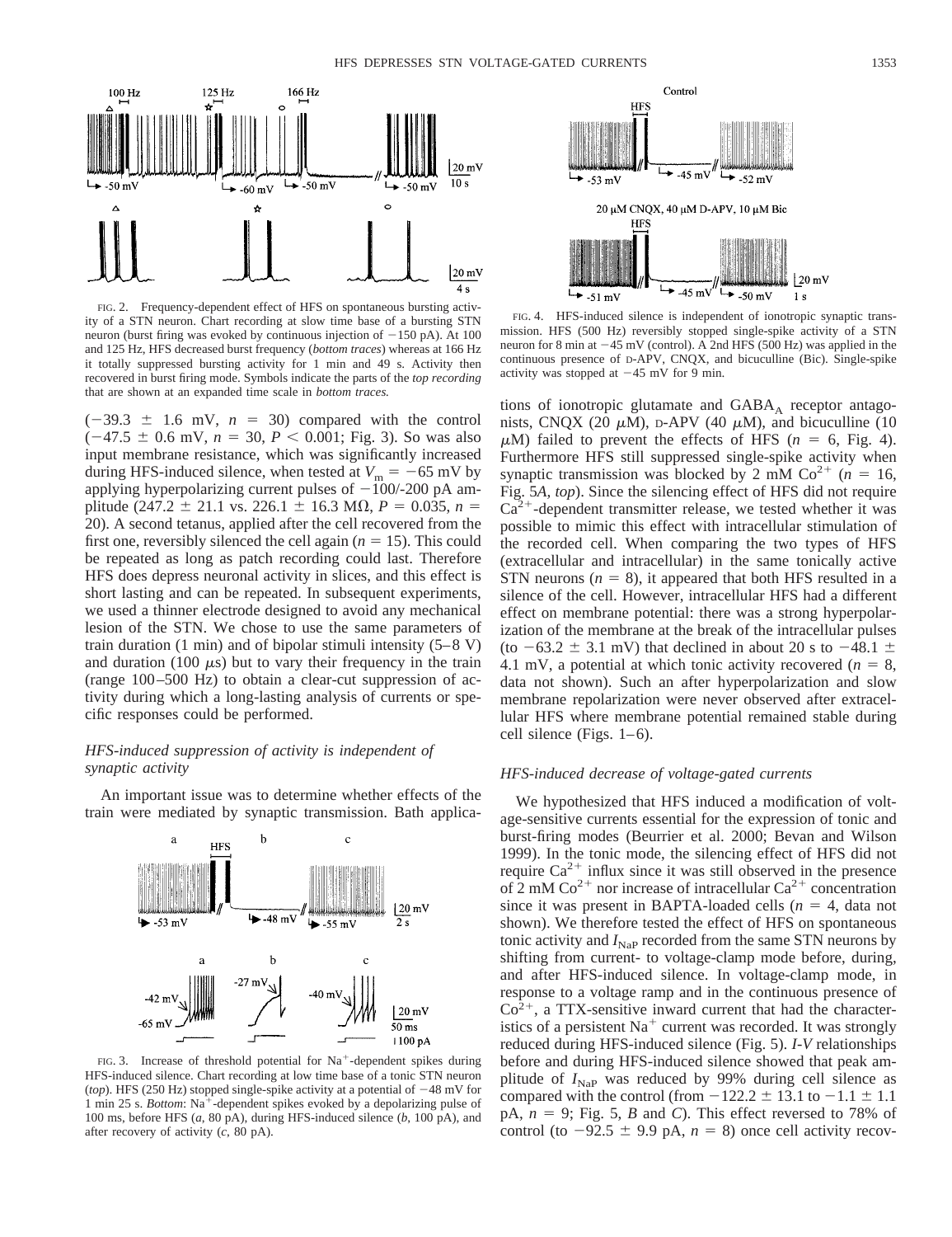

FIG. 5. Effect of HFS on the persistent  $Na<sup>+</sup>$  current in the absence of synaptic transmission. *A*: HFS (500 Hz) applied in the continuous presence of  $Co<sup>2+</sup>$  (2 mM) stopped the activity of a tonically firing STN neuron (for 18 min at  $-60$  mV; *top*). In response to a 5-mV/s depolarizing ramp from  $-80$  to  $-10$ mV, a slow inward current was recorded before HFS (*a*), 110 s after HFS (*b*, during HFS-induced silence), and 36 min after HFS (*c*, after recovery of activity). TTX  $(1 \mu M)$  applied at the end of the experiment totally abolished the slow inward current as well as the fast ones (*c, bottom*). *B*: *I-V* relationships of the persistent  $Na<sup>+</sup>$  current obtained from the same cell in *A*. The curve HFS-TTX represents the subtraction of traces *Ab–Ac*. The curve control-TTX represents the subtraction of traces  $Aa$ – $Ac$ . *C*: histogram of  $I_{Nap}$  peak amplitude before (control), during (HFS), and after (recovery) HFS-induced silence.  $*$ , comparison with preceding column;  $\circ$ , comparison with control.  $*$  or  $\circ$ :  $P < 0.05$ ; \*\*:  $P < 0.001$ ; \*\*\*:  $P < 0.0001$ .

ered. When applied at the end of the experiment, TTX  $(1 \mu M)$ totally blocked this current, confirming that it was  $I_{\text{NaP}}$ (Fig. 5*A*).

Spontaneous bursting mode and  $I_{\text{Ca}}$  were then analyzed. However, since the recording of  $Ca^{2+}$  currents requires the presence of  $K^+$  channel blockers, a procedure incompatible with the recording of burst firing in current-clamp mode, the amplitude of  $Ca^{2+}$  currents was therefore evaluated from the evoked potentials they underlie: the rebound depolarization, also called low-threshold  $Ca^{2+}$  spike (LTS), that results from the activation of a T-type  $Ca^{2+}$  current and the plateau potential that results from the combined action of the nifedipinesensitive L-type  $Ca^{2+}$  current and a  $Ca^{2+}$ -activated inward current (Beurrier et al. 1999). Following HFS, during minutes of silence, plateau duration was reduced by 62% (from 1119.4  $\pm$  150.6 to 425.6  $\pm$  111.4 ms, *n* = 32) sometimes with a total suppression of the after spike depolarization (Fig. 6, *A, top* and *middle,* and *B, left*). Concomitantly, the amplitude of the rebound potential was reduced by 75.9% (from  $8.8 \pm 0.4$ to 2.1  $\pm$  0.5 mV,  $n = 23$ ; Fig. 6, *A, top* and *bottom*, and *B*, *right*). Once cell activity recovered, the effects on plateau potential duration and on the amplitude of rebound potential reversed to 66% of control (to 739.4  $\pm$  217.9 ms, *n* = 18) and to 39% of control (to 3.4  $\pm$  0.8 mV,  $n = 14$ ), respectively.

In contrast, the  $Cs^+$ -sensitive, hyperpolarization-activated cation current  $(I_h)$  was not affected by HFS at potentials normally traversed by the membrane during tonic firing. It was



FIG. 6. Effect of HFS on Ca<sup>2+</sup>-mediated responses. A, top: HFS (500 Hz) stopped the activity of a burst-firing STN neuron (at  $-63$  mV). *Middle*: plateau potential triggered by a depolarizing current pulse at  $V_m = -65$  mV ( $+80$  pA, 100 ms), lasted 760 ms before HFS (*a*), lasted 150 ms during cell silence (*b*, 70 s after HFS), and lasted 520 ms during recovery of bursting activity (*c*, 17 min after HFS).  $\downarrow$  indicates the after spike depolarization (ADP) present in *a* and *c* and absent in *b*. *Bottom*: rebound potential  $(\downarrow)$  recorded at the break of a hyperpolarizing pulse  $(-80 \text{ pA}, 500 \text{ ms})$  had an amplitude of 10 mV before HFS (*a*), of 2.5 mV during silence (*b*, 8 min 30 s after HFS), and of 5 mV after recovery of bursting activity (*c*, 34 min after HFS). In the same traces, note the absence of modification of the depolarizing sag that developed during the current pulse. All recordings were obtained from the same STN neuron. *B, left*: histogram of plateau potential duration before (control), during (HFS), and after (recovery) HFS-induced silence. *Right*: histogram of rebound potential amplitude before, during, and after HFS-induced silence. \*, comparison with preceding column;  $\circ$ , comparison with control. \**P* < 0.05; \*\* or  $\circ$   $\circ$ : *P* < 0.001; \*\*\* or  $\circ \circ \circ : P \leq 0.0001$ .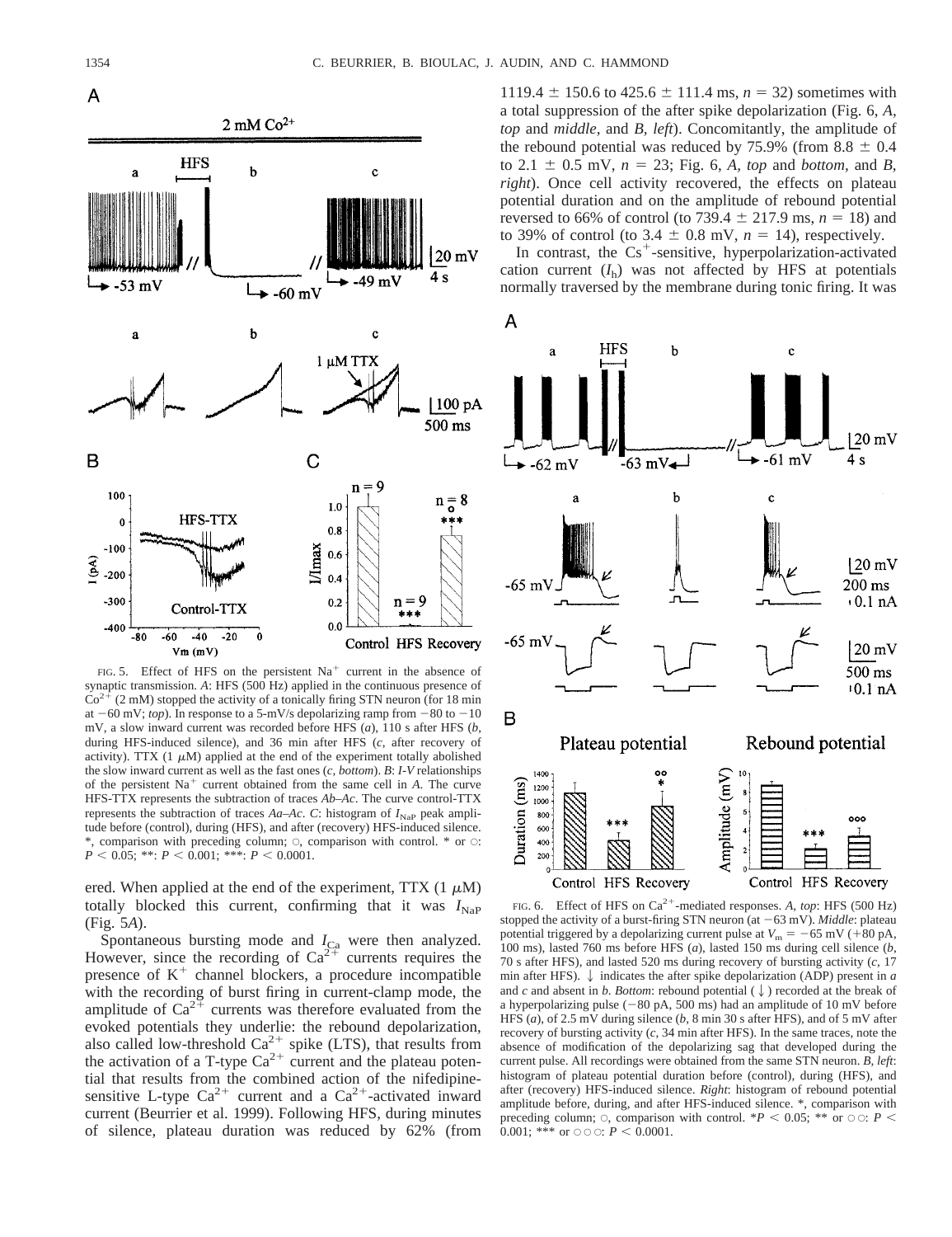

FIG. 7. Effect of HFS on the hyperpolarization-activated cation current *I*h. *Left*: from a holding potential of  $-50$  mV, a family of currents was evoked in response to 1,500-ms hyperpolarizing steps from  $-60$  to  $-110$  mV (10-mV increment) before HFS (control) and during HFS-induced silence (HFS). *Right*: *I-V* relationship of  $I<sub>h</sub>$  before (control), during HFS-induced silence (HFS), and in the presence of 1–3 mM cesium in the bath ( $V_H = -50$  mV). Values of *I* were obtained by subtracting the value of the current at the beginning of the hyperpolarizing pulse from that at the end of the pulse. Currents were normalized  $(I/I_{\text{max}})$  to the maximal current  $(I_{\text{max}})$  recorded at  $-110$  mV.

reduced between  $-80$  and  $-110$  mV (by 26.5% at  $-90$  mV,  $n = 5$ , Fig. 7). Consistent with these findings on  $I<sub>b</sub>$ , the amplitude of the depolarizing sag observed during a hyperpolarizing current pulse was not significantly affected (it was reduced by 4.8%, from 5.21  $\pm$  0.82 to 4.99  $\pm$  0.80 mV, *P* = 0.69,  $n = 12$ ; Fig. 6*A*, *bottom*).

#### DISCUSSION

Our results show that HFS blocks the spontaneous activity of tonic and bursting STN neurons with a mechanism that does not require  $Ca^{2+}$ -dependent transmitter release. The silencing effect of HFS has a short latency, is brief, reversible, can be repeated several times with little change, and is frequency dependent. It is mediated by a dramatic reduction of  $Na<sup>+</sup>$  and  $Ca<sup>2+</sup>$  voltage-gated currents leading to an interruption of the spontaneous activities of the neurons. In fact, in single-spike activity, a TTX-sensitive, persistent Na<sup>+</sup> current  $(I_{\text{NaP}})$ , underlies the slow pacemaker depolarization that spontaneously depolarizes the membrane from the peak of the after spike hyperpolarization to the threshold potential for spike initiation (Beurrier et al. 2000; Bevan and Wilson 1999). In contrast, in burst-firing mode, the interplay between a T-type  $Ca^{2+}$  current  $(I_{\text{CaT}})$ , an L-type Ca<sup>2+</sup> current  $(I_{\text{CaL}})$ , and a Ca<sup>2+</sup>-activated inward current, all insensitive to TTX, underlie recurrent membrane oscillations (Beurrier et al. 1999). The blockade of these subliminal currents can also explain the increase of membrane resistance observed during HFS-induced silence.

The silencing effect of HFS does not result from the activation of a local network and is not mediated by the stimulation of afferents to the STN, since it was still observed in the presence of blockers of glutamatergic and GABAergic ionotropic synaptic transmission and in the presence of cobalt at a concentration that totally blocked synaptic transmission in the STN. It was in fact reproduced by direct stimulation of the recorded STN cell as previously tested by Borde et al. (2000) in hippocampal CA1 pyramidal neurons. In this preparation, a low-frequency intracellular stimulation induced a depression of activity that developed rapidly, was reversible, persisted up to 3 min and was still observed when synaptic transmission was strongly reduced by the P-type  $Ca^{2+}$  channel blocker  $\omega$ -agatoxin IVA or enhanced by 4-aminopyridine. The insensitivity of depression to synaptic blockade indicates little if any involvement of synaptic mechanisms and implies that postsynaptic mechanisms are key factors as observed in the present study with extracellular HFS. However, mechanisms underlying intracellular stimulation may be different from those underlying extracellular HFS. The silencing effect of intracellular stimulation is  $Ca^{2+}$ -dependent since it requires  $Ca^{2+}$  influx and intracellular  $Ca^{2+}$  increase in the stimulated cell (Borde et al. 2000), whereas that of extracellular HFS is  $Ca^{2+}$ -independent (the present study).

As the pattern of discharge of STN neurons may play an important role in the physio-pathology of parkinsonism (Bergman et al. 1994; Hollerman and Grace 1992), it is tempting to correlate the present effects of in vitro HFS on the spontaneous STN activity, to the beneficial effects of high-frequency deep brain stimulation in the STN of MPTP-treated monkeys (Benazzouz et al. 1992; Hayase et al. 1996) or parkinsonian patients (Benabid et al. 1994; Limousin et al. 1998). However, such a direct correlation needs further experiments. First, clinical HFS is performed in vivo where it could affect the whole basal ganglia network, at least at the onset of stimulation. Second, clinical HFS is efficient at lower frequencies (125–185 Hz) than sometimes in vitro HFS does. This could be explained by the differences in the characteristics of the stimulating electrode. Finally, beneficial clinical effects are observed during the continuous application of the stimulation and only for a short while after the stimulation, whereas in the present study, only events that followed the stimulation have been studied. Nevertheless, the present results give some insights in the way intrinsic activity of STN neurons can be depressed.

Present address of C. Beurrier: Dept. of Psychiatry and Behavioral Sciences, School of Medicine, Stanford University, 1201 Welch Rd., Palo Alto, CA 94304-5485.

#### **REFERENCES**

- BENABID AL, POLLAK P, GROSS C, HOFFMANN D, BENAZZOUZ A, GAO DM, LAURENT A, GENTIL M, AND PERRET J. Acute and long-term effects of subthalamic nucleus stimulation in Parkinson's disease. *Stereotac Funct Neurosurg* 62: 76–84, 1994.
- BENAZZOUZ A, GAO DM, PIALLAT B, BRESSAND K, AND BENABID AL. Inhibitory response of substantia nigra reticulata neurons to high frequency stimulation of the subthalamic nucleus is independent of globus pallidus activation. *Abstr Soc Neurosci* 83: 3, 1997.
- BENAZZOUZ A, GROSS C, FÉGER J, BORAUD T, AND BIOULAC B. Reversal of rigidity and improvement in motor performance by subthalamic high frequency stimulation in MPTP-treated monkeys. *Eur J Neurosci* 5: 382–389, 1992.
- BENAZZOUZ A, PIALLAT B, POLLAK P, AND BENABID AL. Responses of substantia nigra pars reticulata and globus pallidus complex to high frequency stimulation of the subthalamic nucleus in rats: electrophysiological data. *Neurosci Lett* 189: 77–80, 1995.
- BERGMAN H, WICHMANN T, KARMON B, AND DELONG MR. The primate subthalamic nucleus. II. Neuronal activity in the MPTP model of parkinsonism. *J Neurophysiol* 72: 507–520, 1994.
- BEURRIER C, BIOULAC B, AND HAMMOND C. Slowly inactivating sodium current (INaP) underlies single-spike activity in rat subthalamic neurons. *J Neurophysiol* 83: 1951–1957, 2000.
- BEURRIER C, CONGAR P, BIOULAC B, AND HAMMOND C. Subthalamic nucleus neurons switch from single-spike activity to burst-firing mode. *J Neurosci* 19: 599–609, 1999.